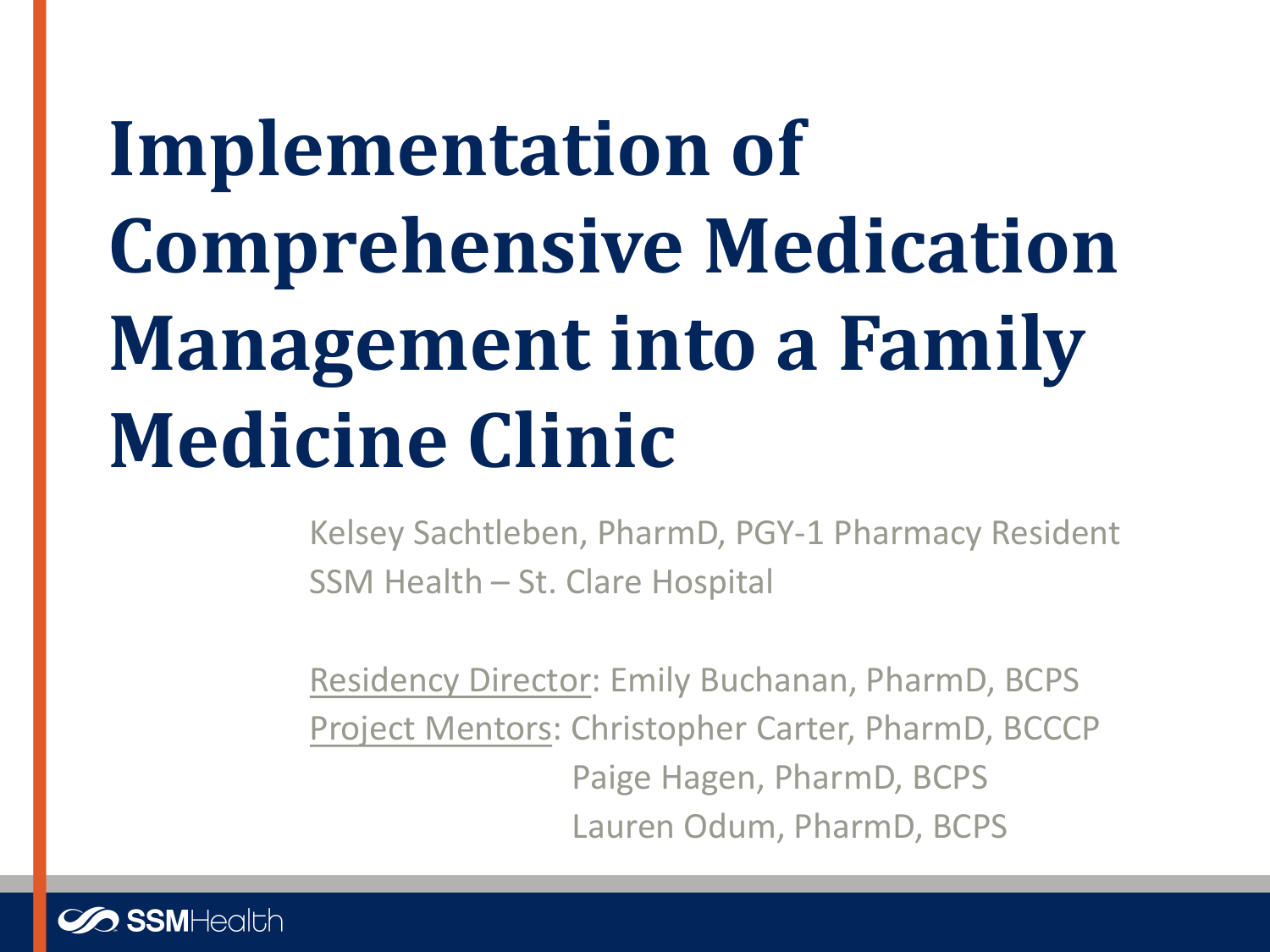## Conflicts of Interest

• The speaker has no actual or potential conflict of interest in relation to this presentation

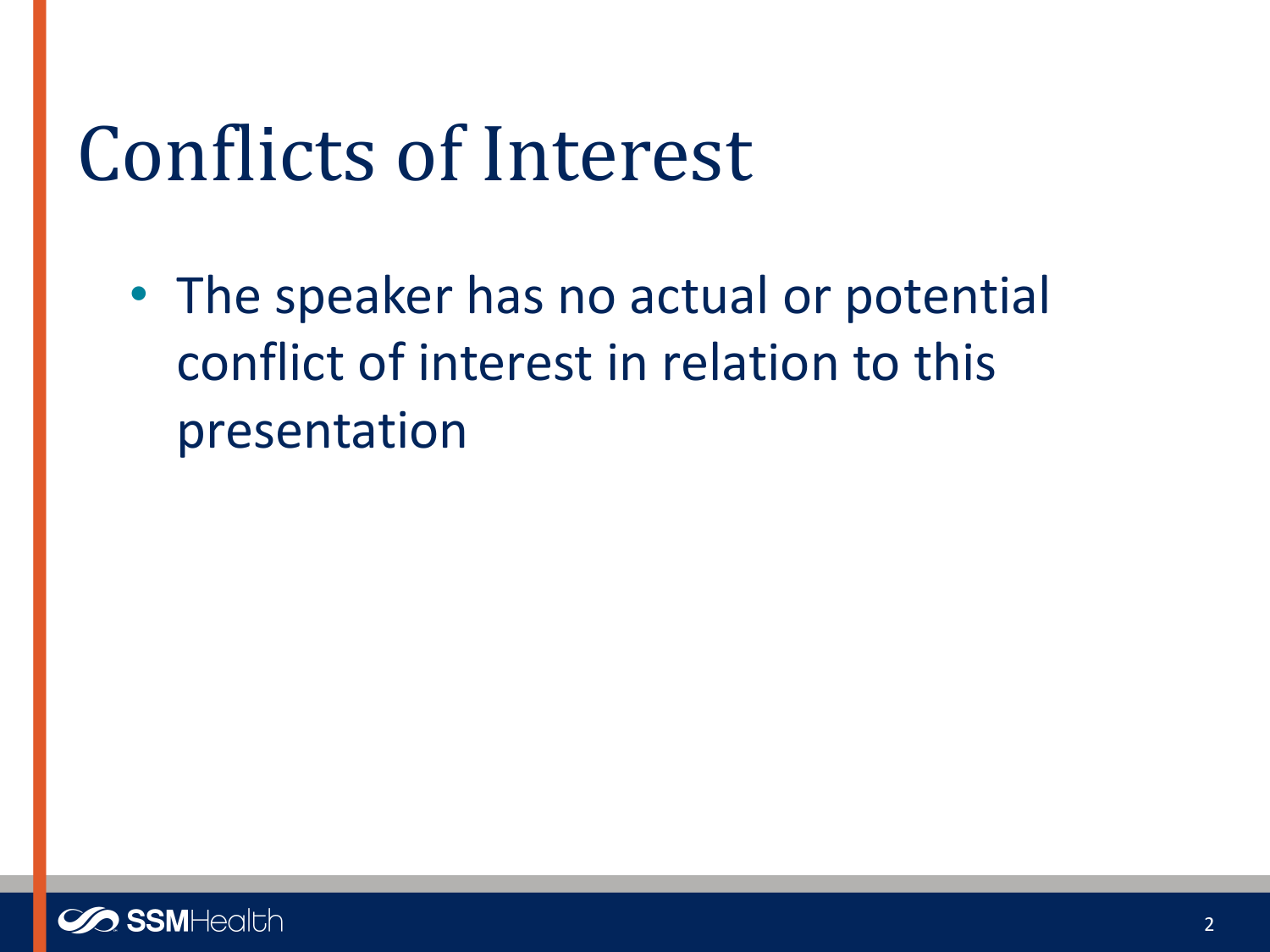## Background

- Medications are involved in 80% of patient treatment plans
- Prescription medications dispensed in the United States will approach 5 billion by the year 2021<sup>1</sup>
- Over 40% of patients 65 years old or older in the United States are taking five or more prescription medications<sup>2</sup>

1. ACCP CMM Brief. Comprehensive Medication Management in Team-based care. Online. 2018. 2. National Health and Nutrition Examination Survey 2017. (NHANES).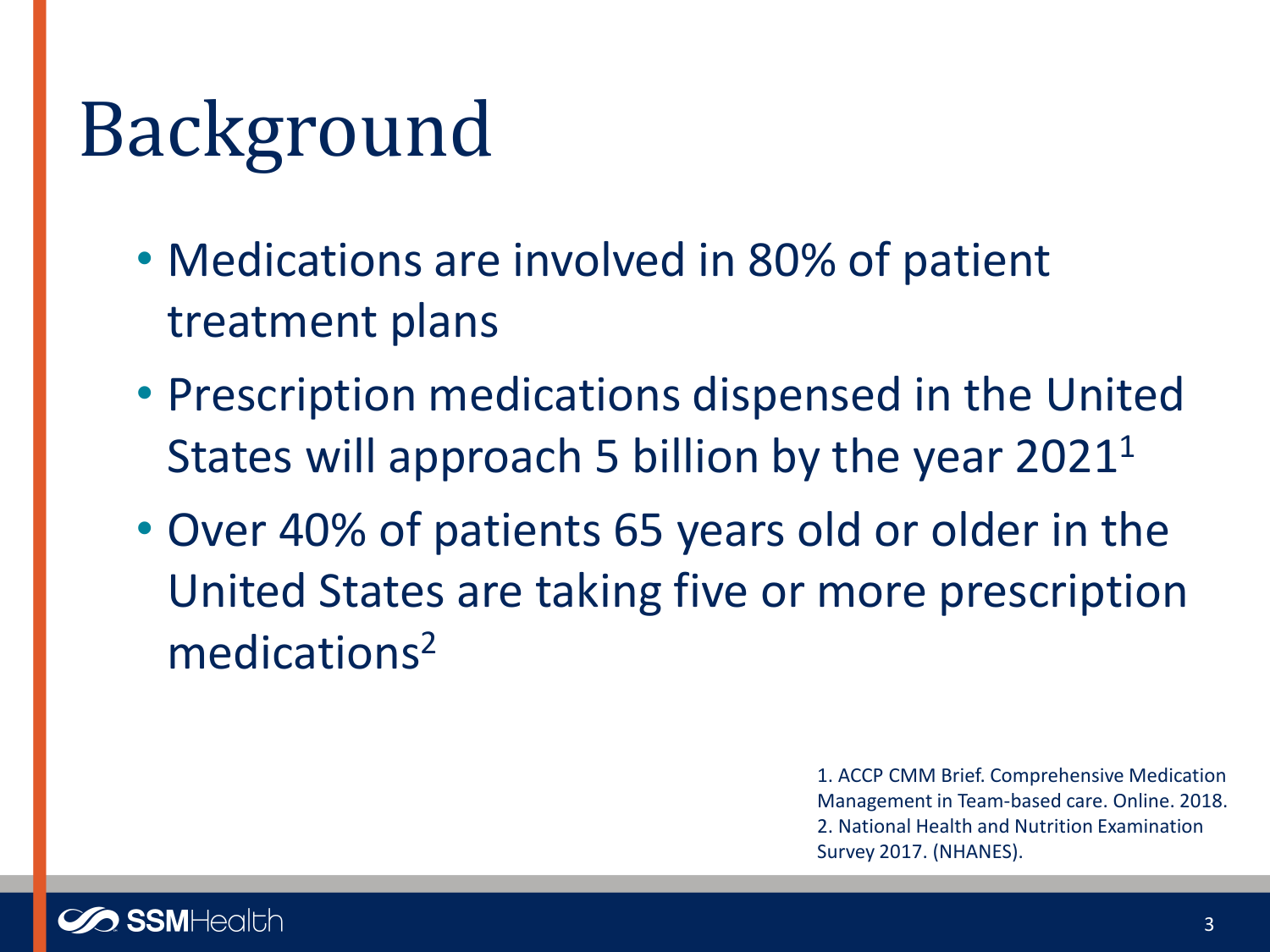#### CMM Encounter Data



#### **SSMHealth**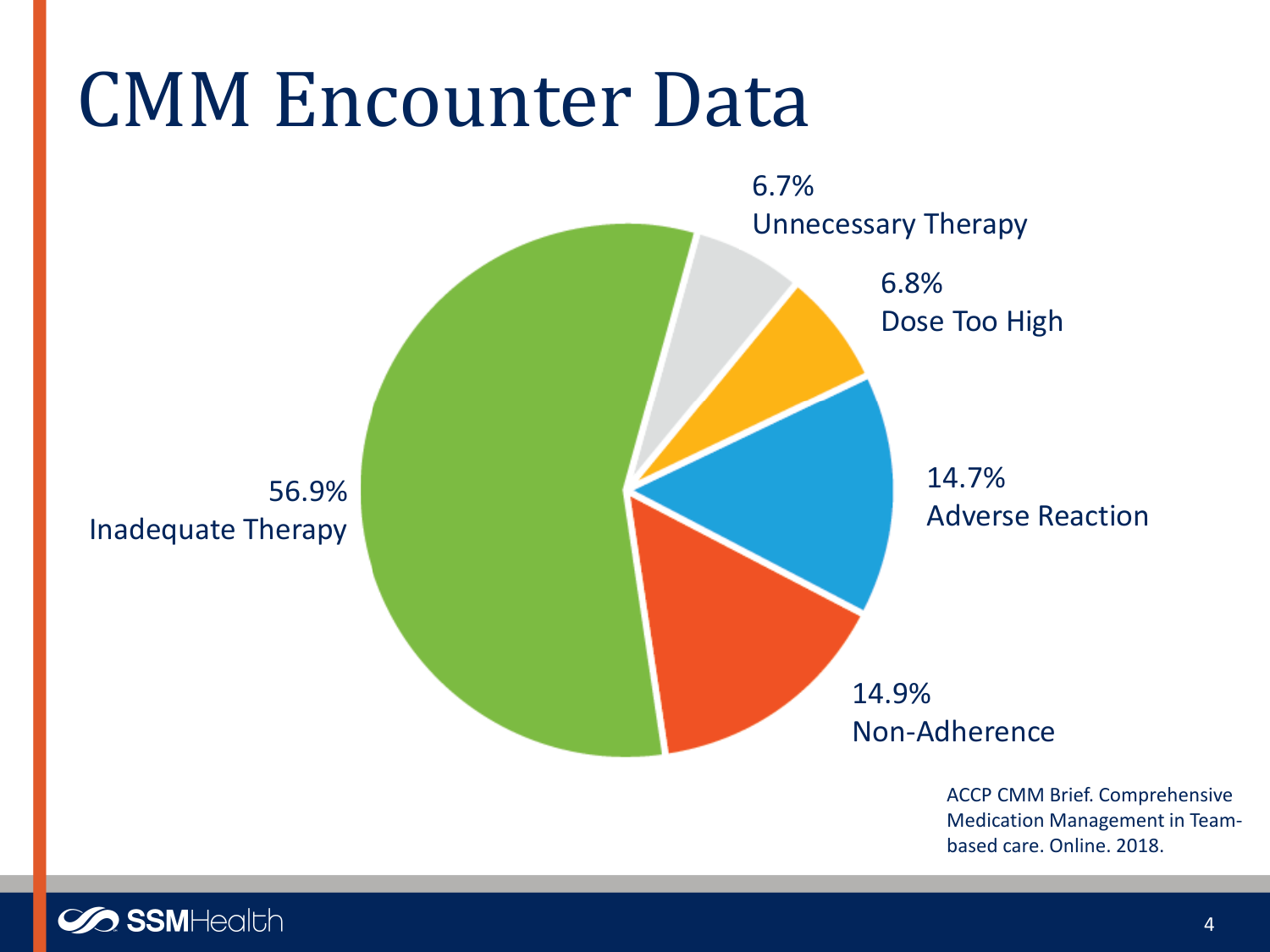## Previous Studies

|                       | Smith M, et al (2011) <sup>1</sup>                                                                                                                                         | Schwartz E, et al $(2017)^2$                                                                                                                       | Matzke G, et al $(2018)^3$                                                                                                                                             |
|-----------------------|----------------------------------------------------------------------------------------------------------------------------------------------------------------------------|----------------------------------------------------------------------------------------------------------------------------------------------------|------------------------------------------------------------------------------------------------------------------------------------------------------------------------|
| Number of<br>patients | 88                                                                                                                                                                         | 50                                                                                                                                                 | 2,480                                                                                                                                                                  |
| <b>Results</b>        | During 401 CMM<br>encounters,<br>pharmacists detected<br>- 917 drug therapy<br>problems<br>- 63 medication<br>regimens did not<br>comply with evidence<br>based guidelines | <b>Pharmacists identified 138</b><br><b>MTPs</b><br>- 29% drug-drug<br>interactions<br>- Recommendations:<br>• Monitoring<br>• Alternative therapy | Team-based care<br>compared to usual care<br>- Improvements in<br>$\cdot$ DBP<br>• LDL cholesterol<br>• Total cholesterol<br>- Decrease in<br>hospitalizations (23.4%) |

CMM: Comprehensive Medication Management MTPs: Medication therapy problems DBP: Diastolic blood pressure

*1. Health Aff (Millwood).* 2011 Apr;30(4):646-54. *2. J Am Board Fam Med*. 2017 Nov-Dec;30(6)701-714. *3. Am J Health Syst Pharm*. 2018 Jul 15;75(14):1039-1047.

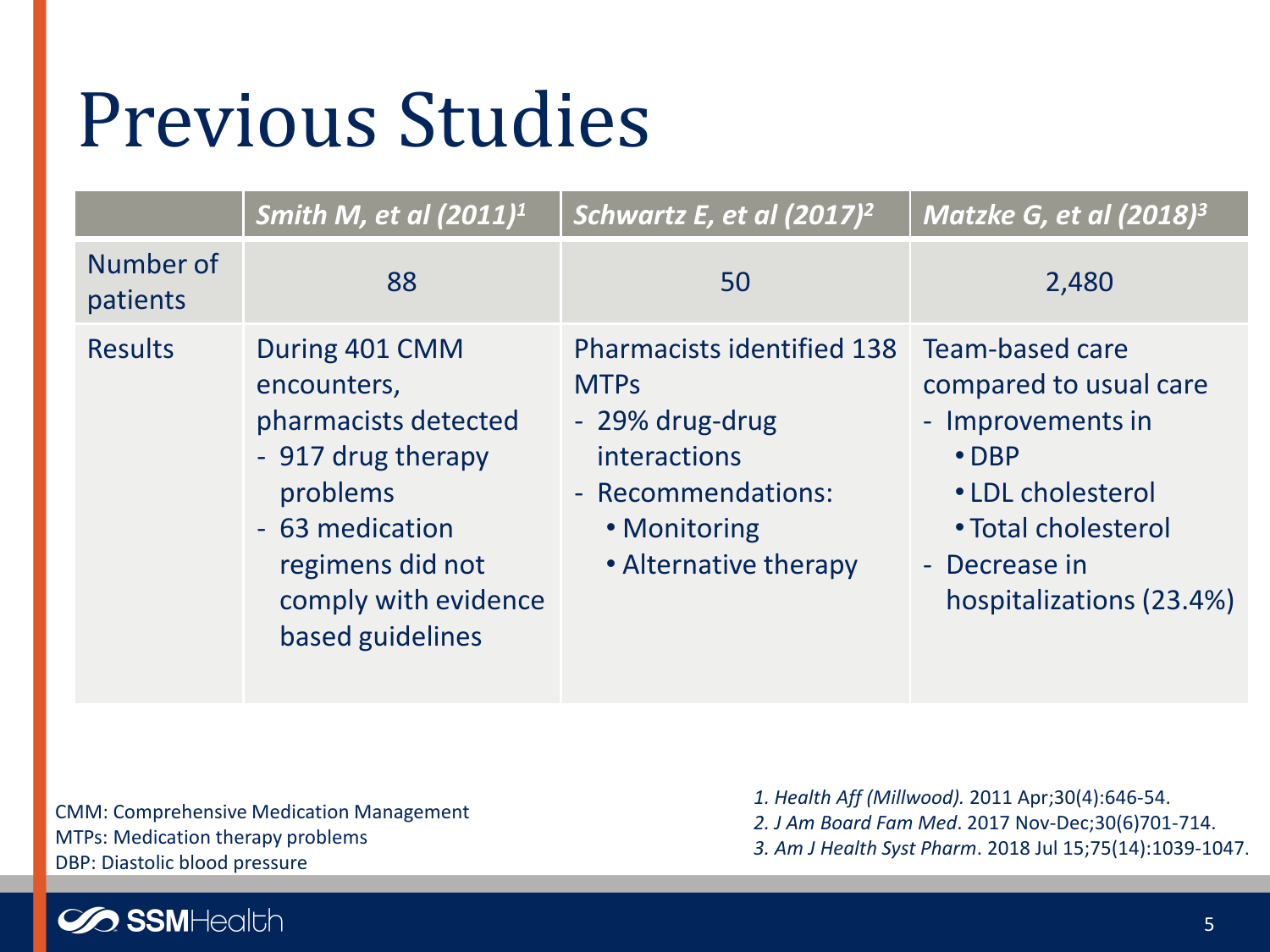## Study Purpose

• To evaluate the number of medication therapy problems resolved for patients provided pharmacist-delivered CMM versus usual care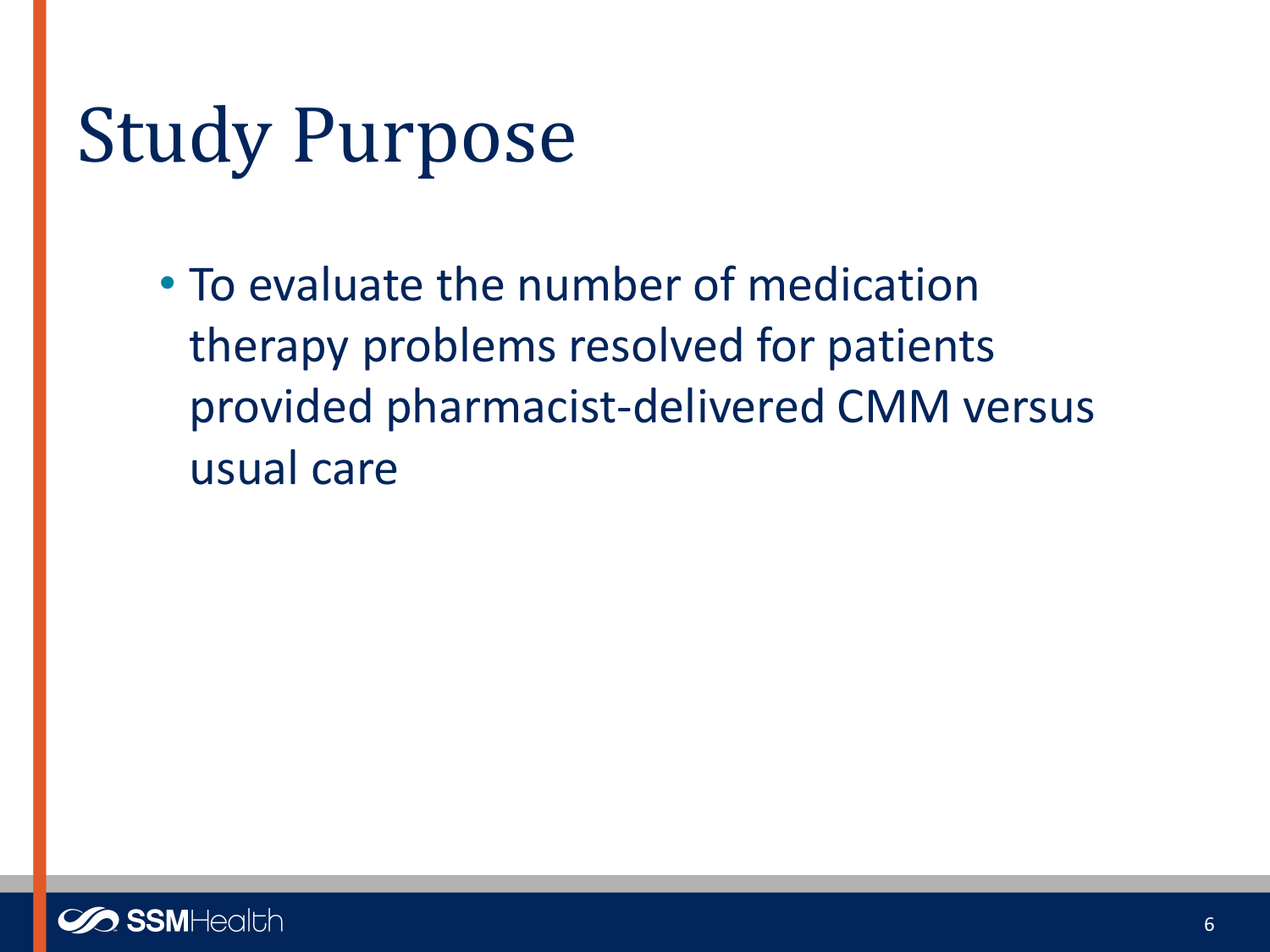## Design

- Single center, case control, retrospective chart review of patients seen between June 1, 2019 to September 30, 2019
- Approved by the International Review Board

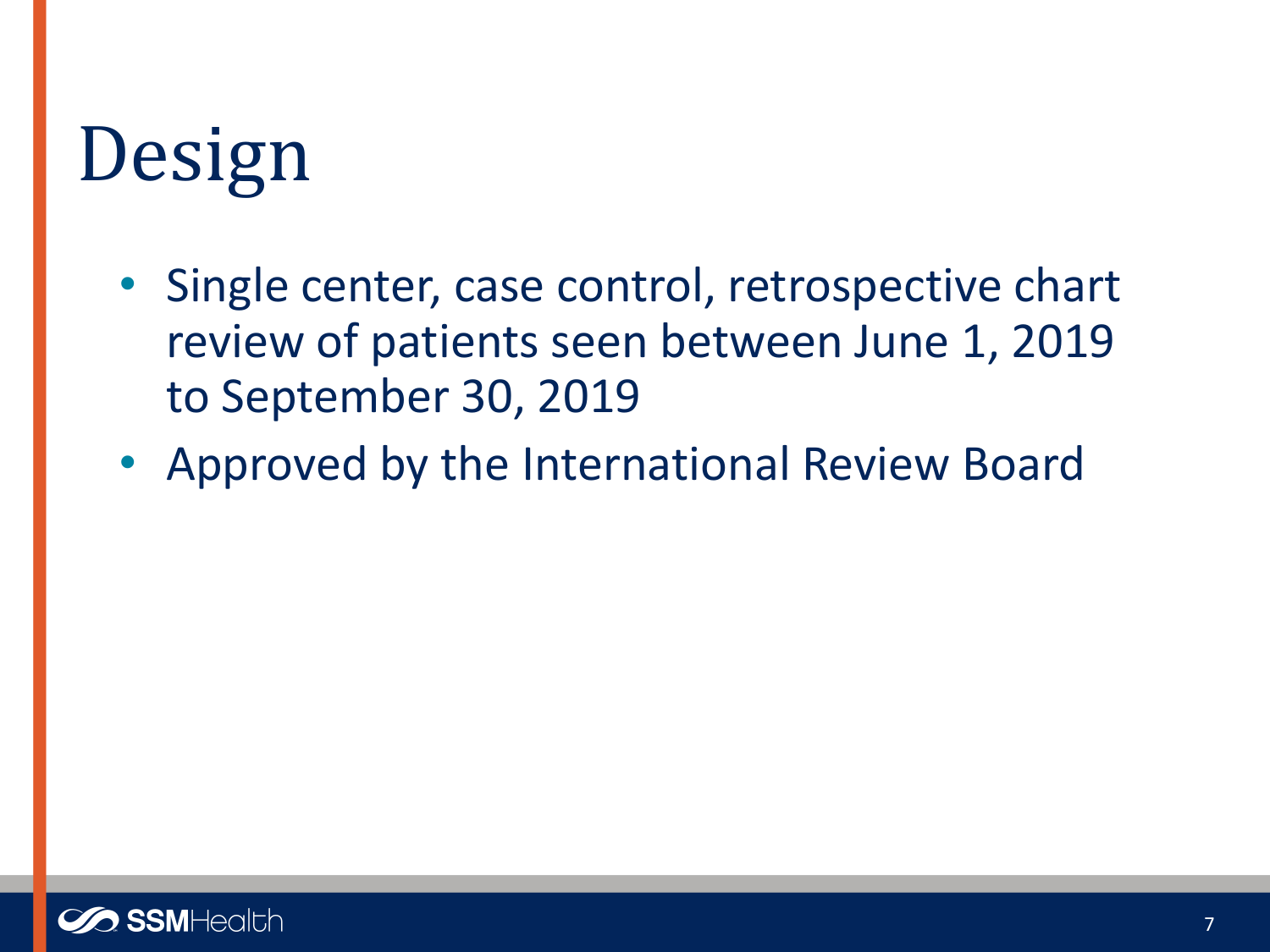## Methods

- Patients ≥18 years old
- BNA score  $\geq 10$
- Cared for by a primary care provider at the study site

#### **Inclusion Criteria Exclusion Criteria**

- BNA score < 10
- No visit with PCP within 30 days of CMM visit date

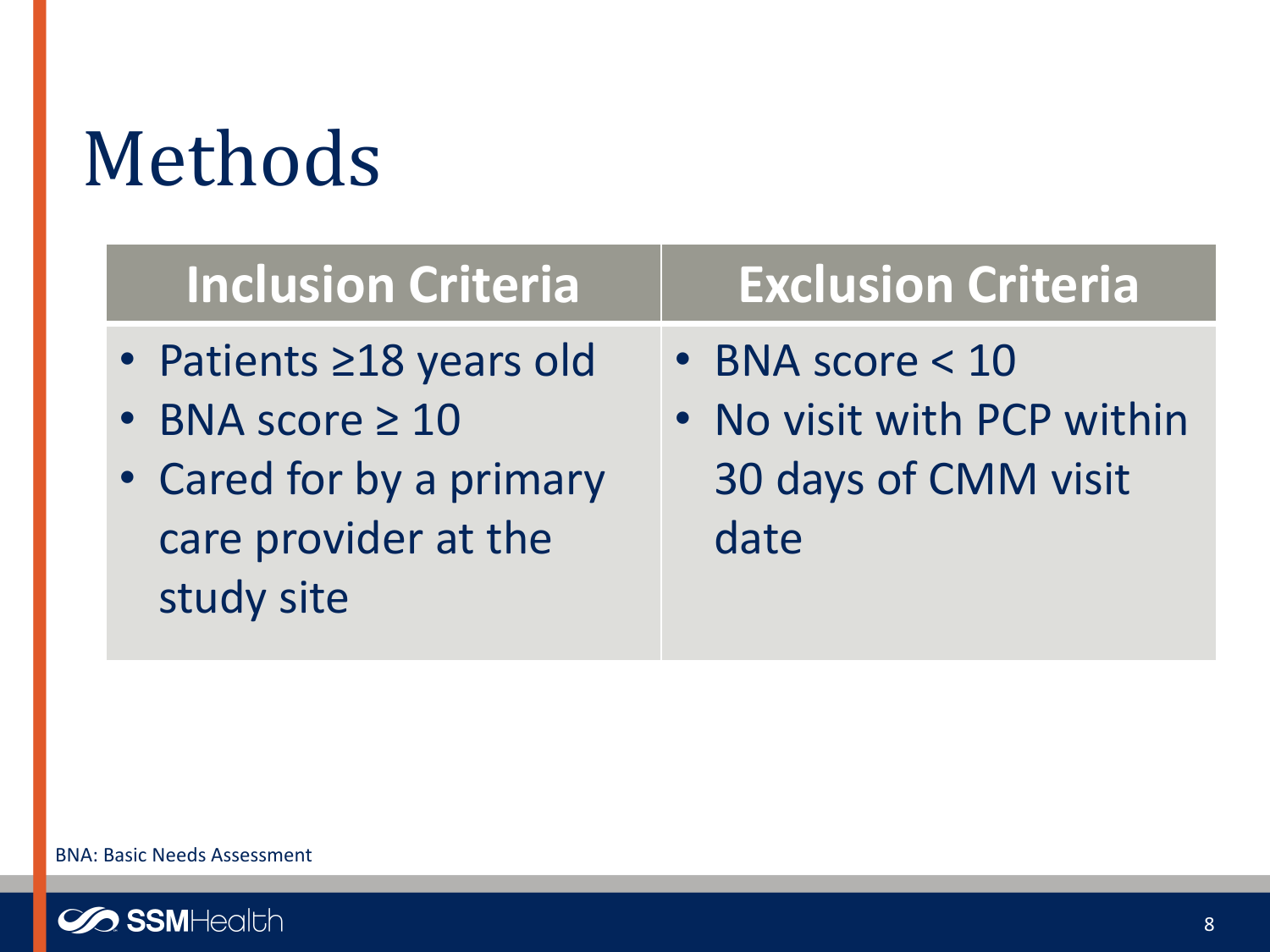## Group Assignment

| <b>CMM</b>                                      | <b>Usual</b>            |
|-------------------------------------------------|-------------------------|
| • One or more CMM visits • No CMM visits with a |                         |
| with a clinical                                 | clinical pharmacist via |
| pharmacist either via                           | phone or in person      |
| phone or in person                              |                         |

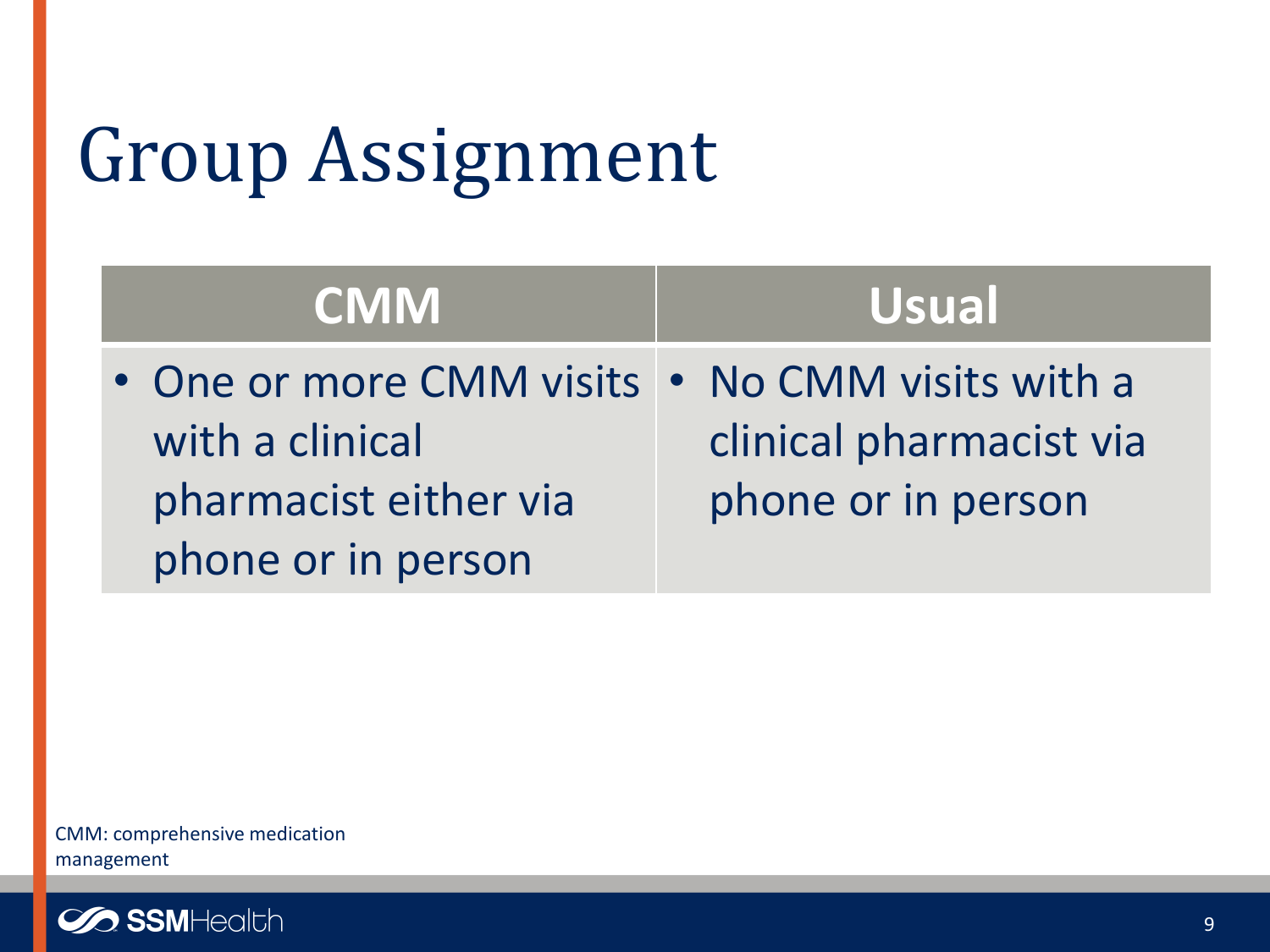## Matching Process

- •Usual care patients were matched 1:1 with patients provided CMM based on the following
	- <sup>o</sup> Primary care physician
	- $\circ$  BNA score (+/- 2 points)
	- $\circ$  Number of medications (≤ 10, 11-19, ≥ 20)

CMM: comprehensive medication management BNA: Basic Needs Assessment

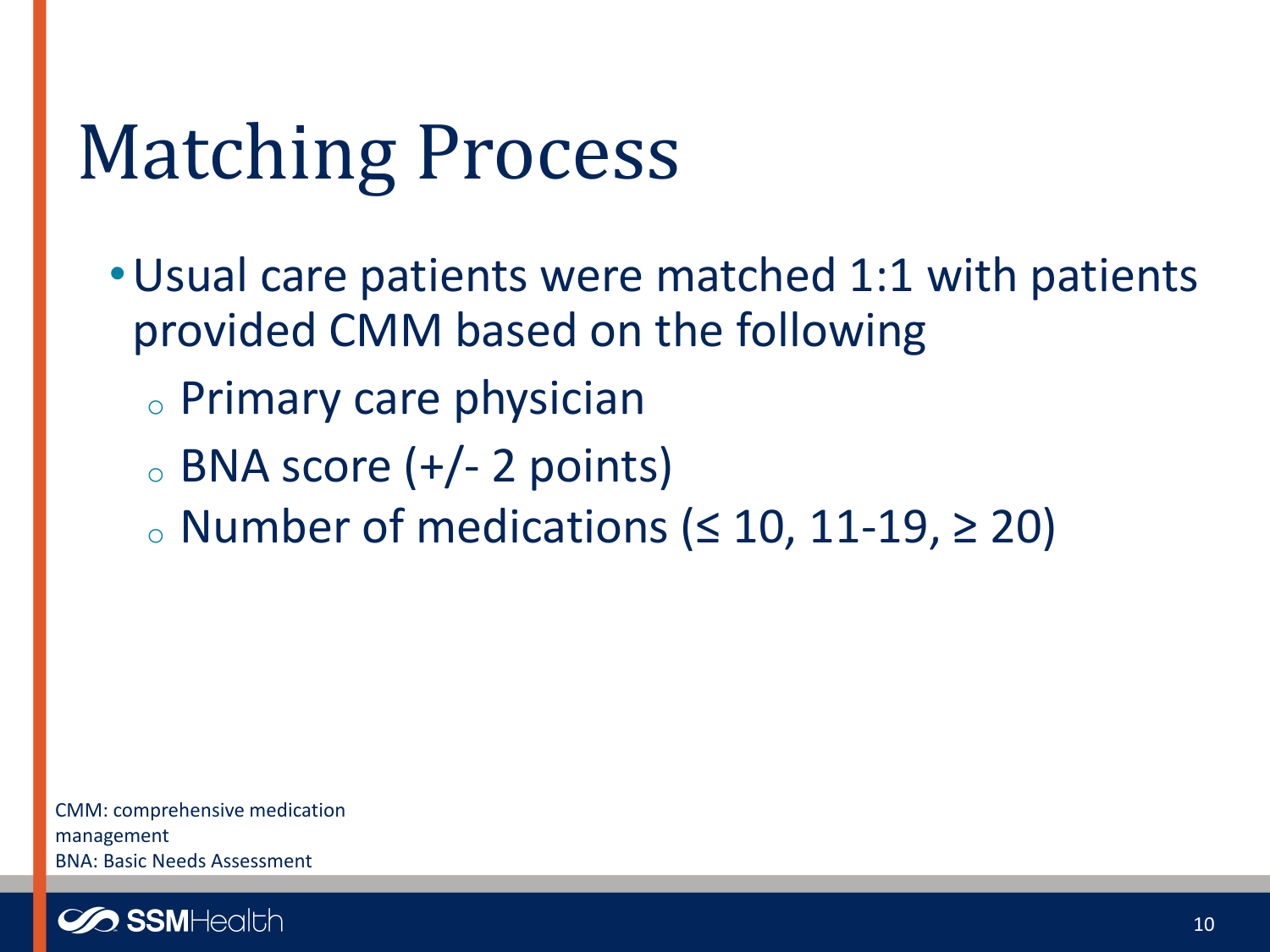## Primary Endpoint

• The median number of medication therapy problems resolved per patient in the CMM versus usual care group using the PQA framework for categorizing medication therapy problems

PQA: Pharmacy Quality Alliance CMM: comprehensive medication management

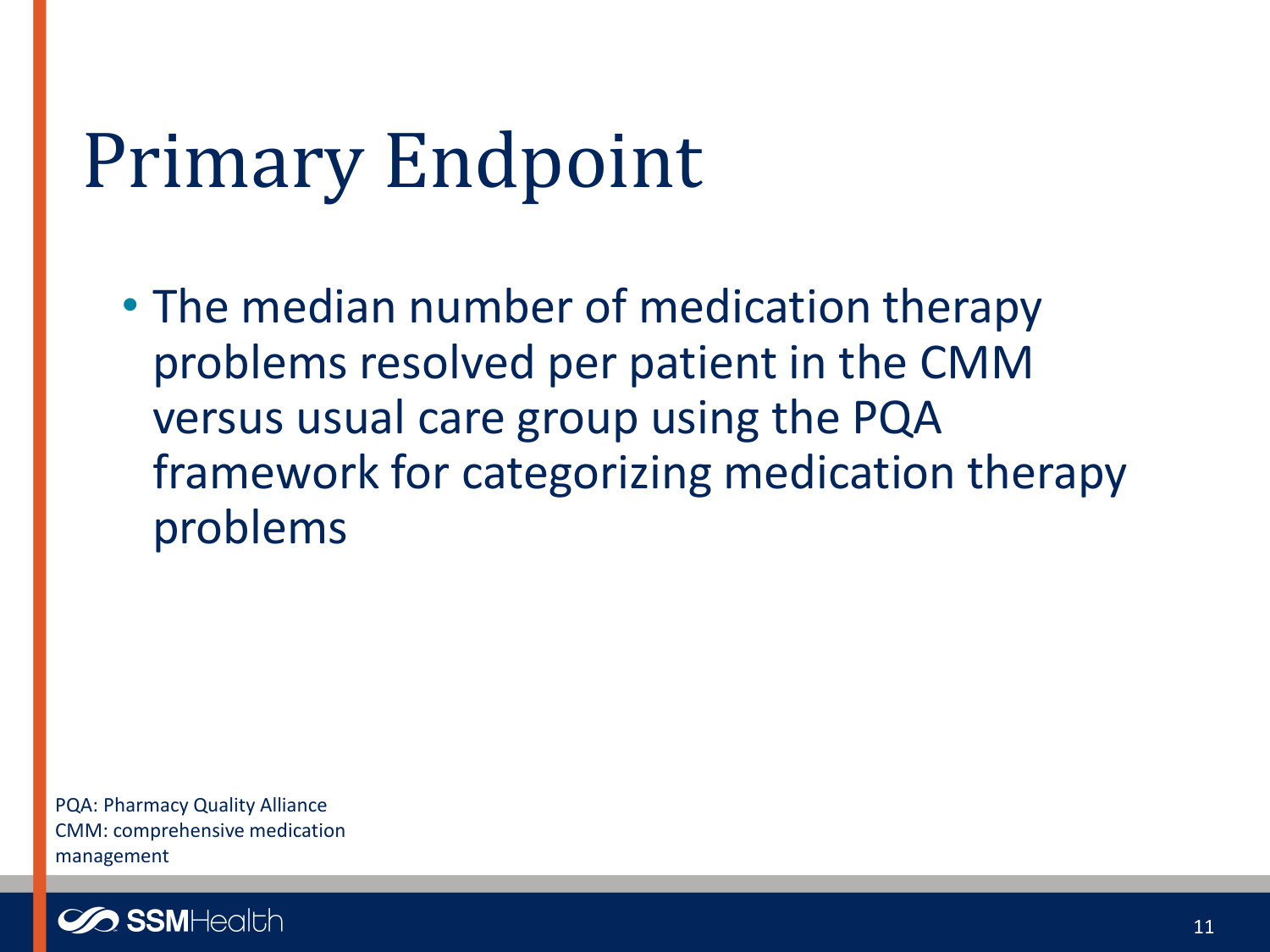# Pharmacy Quality Alliance (PQA)

| <b>Medication Related</b><br><b>Needs</b> | <b>Medication Therapy Problem Category</b> | <b>Medication Therapy Problem Rationale</b>        |
|-------------------------------------------|--------------------------------------------|----------------------------------------------------|
|                                           |                                            | Duplicate therapy (1)                              |
|                                           |                                            | No medical indication at this time (2)             |
|                                           | Unnecessary medication therapy (U)         | Non-medication therapy more appropriate (3)        |
| Indication (I)                            |                                            | Addiction/recreational medication use (4)          |
|                                           |                                            | Treating avoidable adverse medication reaction (5) |
|                                           |                                            | Preventative therapy (1)                           |
|                                           | Needs additional medication therapy (N)    | Untreated condition (2)                            |
|                                           |                                            | Synergistic therapy (3)                            |
|                                           |                                            | More effective medication available (1)            |
|                                           | Ineffective medication (I)                 | Condition refractory to medication (2)             |
|                                           |                                            | Dosage form inappropriate (3)                      |
|                                           |                                            | Dose too low (1)                                   |
|                                           |                                            | Frequency inappropriate (2)                        |
| Effectiveness (E)                         | Dosage too low (D)                         | Incorrect administration (3)                       |
|                                           |                                            | Medication interaction (4)                         |
|                                           |                                            | Incorrect storage (5)                              |
|                                           |                                            | Duration inappropriate (6)                         |
|                                           | Needs additional monitoring (N)            | Medication requires monitoring (1)                 |

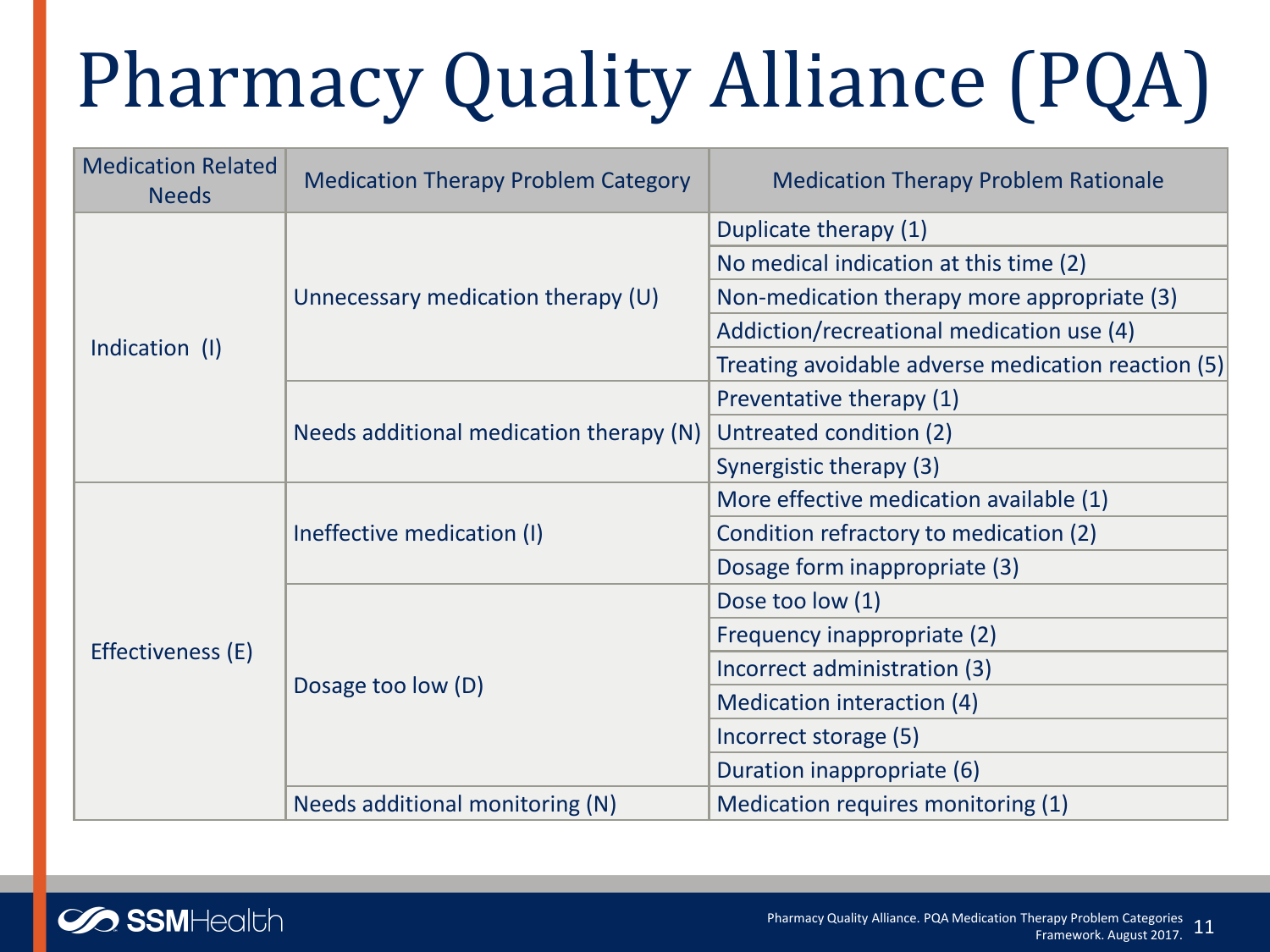## Pharmacy Quality Alliance (PQA)

| <b>Medication Related</b><br><b>Needs</b> | <b>Medication Therapy Problem Category</b> | <b>Medication Therapy Problem Rationale</b>  |
|-------------------------------------------|--------------------------------------------|----------------------------------------------|
|                                           |                                            | Undesirable effect (1)                       |
|                                           |                                            | Unsafe medication for the patient (2)        |
|                                           | Adverse medication event (A)               | Medication interaction (3)                   |
|                                           |                                            | Incorrect administration (4)                 |
|                                           |                                            | Allergic reaction (5)                        |
| Safety (S)                                |                                            | Dosage increase/decrease too fast (6)        |
|                                           |                                            | Dose too high (1)                            |
|                                           | Dosage too high (D)                        | Frequency inappropriate (2)                  |
|                                           |                                            | Duration inappropriate (3)                   |
|                                           |                                            | Medication interaction (4)                   |
|                                           | Needs additional monitoring (N)            | Medication requires monitoring (1)           |
|                                           |                                            | Does not understand instructions (1)         |
|                                           |                                            | Patient prefers not to take (2)              |
|                                           | Adherence (A)                              | Patient forgets to take (3)                  |
| Adherence (A)                             |                                            | Medication product not available (4)         |
|                                           |                                            | Cannot swallow/administer medication (5)     |
|                                           |                                            | More cost-effective medication available (1) |
|                                           | Cost (C)                                   | Cannot afford medication product (2)         |

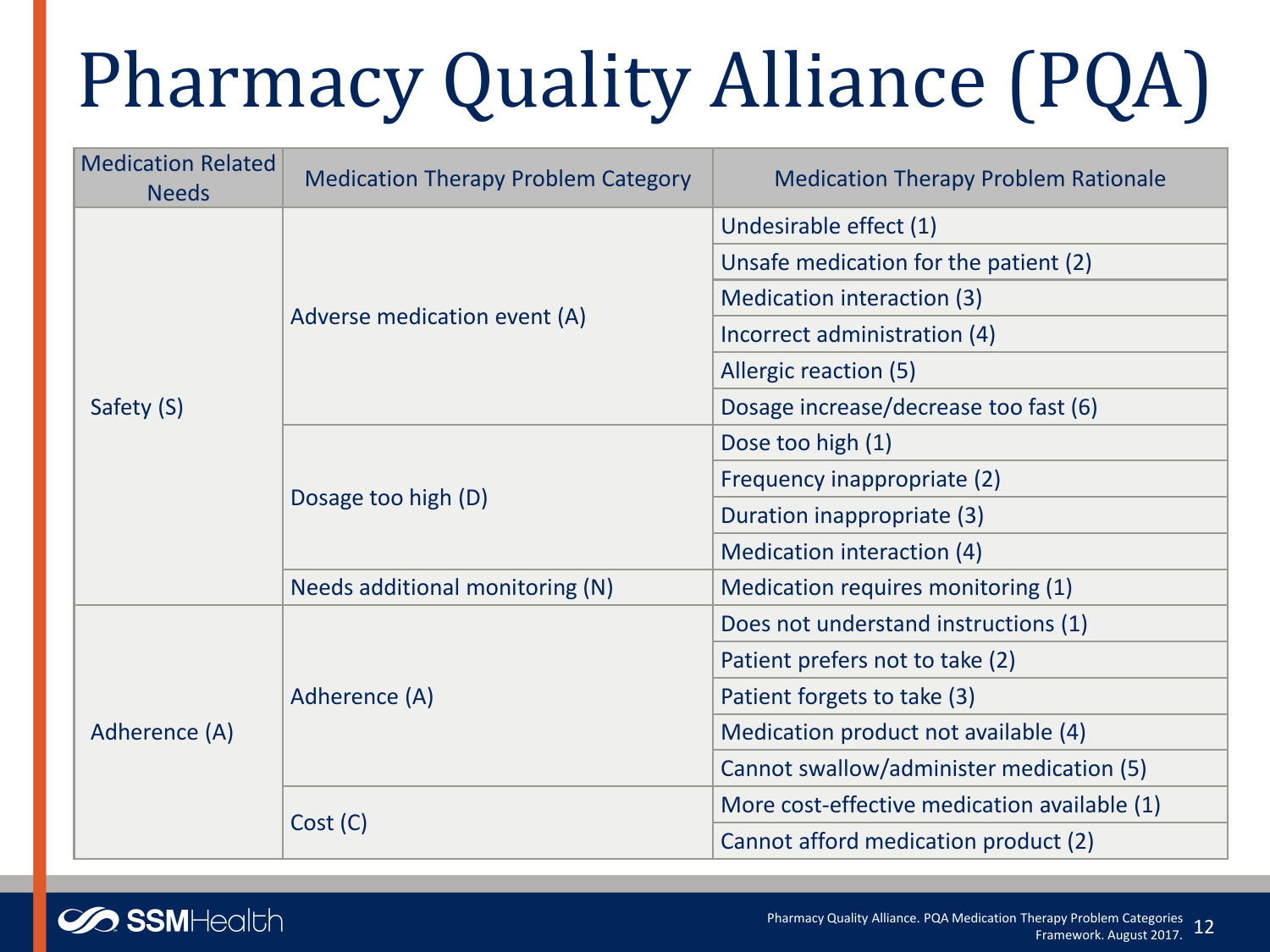## Secondary Endpoints

- Median number of each PQA subcategory of medication therapy problems resolved per patient
- Prevalence of 90-day hospital admissions post-index visit
- Prevalence of 90-day emergency room visits postindex visit

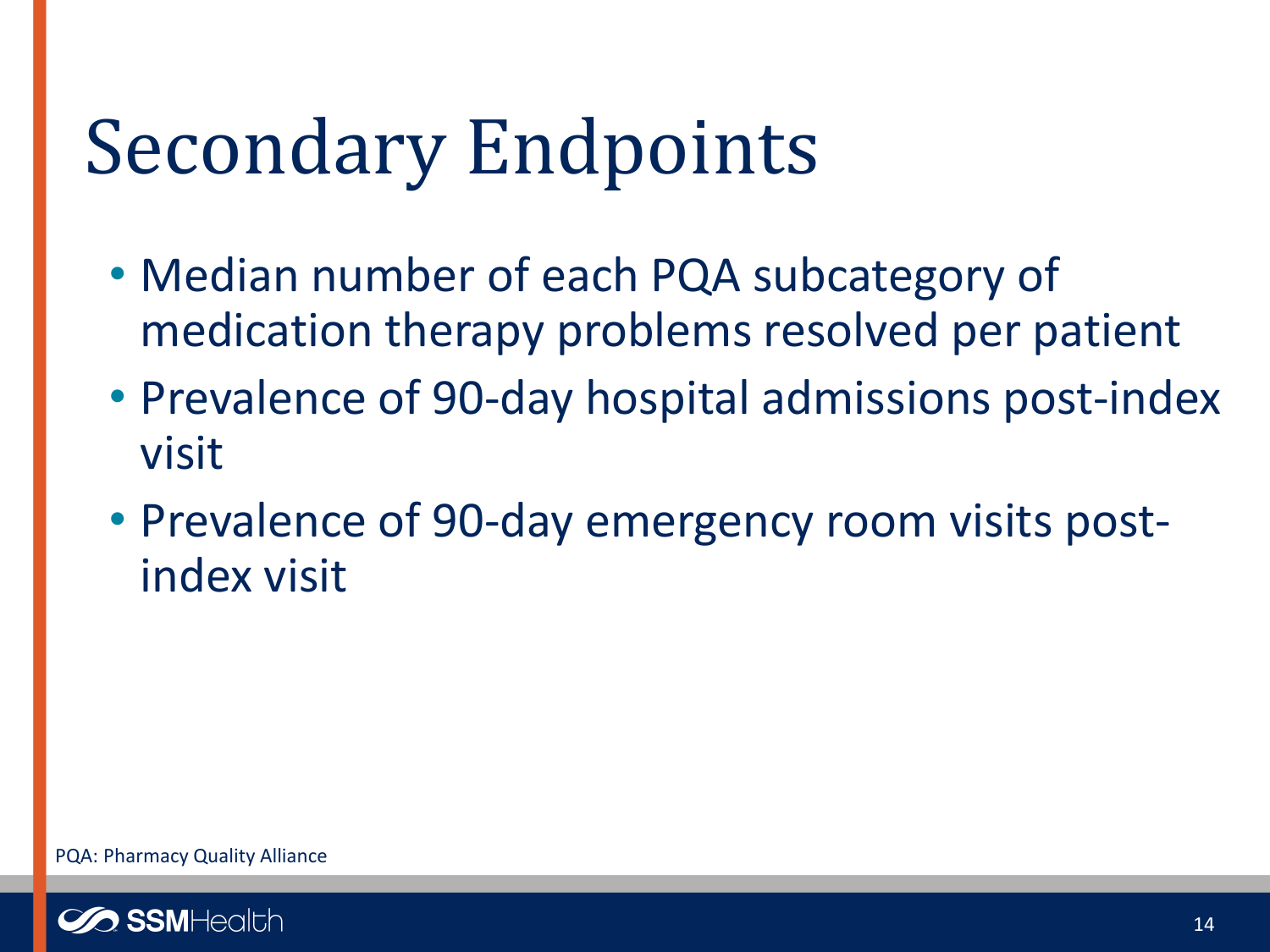## Statistical Analysis

| <b>Endpoints</b>                           | <b>Data Type</b>             | <b>Statistical Tests</b>                                 |
|--------------------------------------------|------------------------------|----------------------------------------------------------|
| <b>Primary</b>                             |                              | Continuous Mann-Whitney U test                           |
| <b>Secondary</b>                           | <b>Nominal</b><br>Continuous | <b>Fisher's Exact test</b><br><b>Mann-Whitney U test</b> |
| <b>Baselines</b><br><b>Characteristics</b> | <b>Nominal</b><br>Continuous | <b>Fisher's Exact test</b><br>Mann-Whitney U test        |

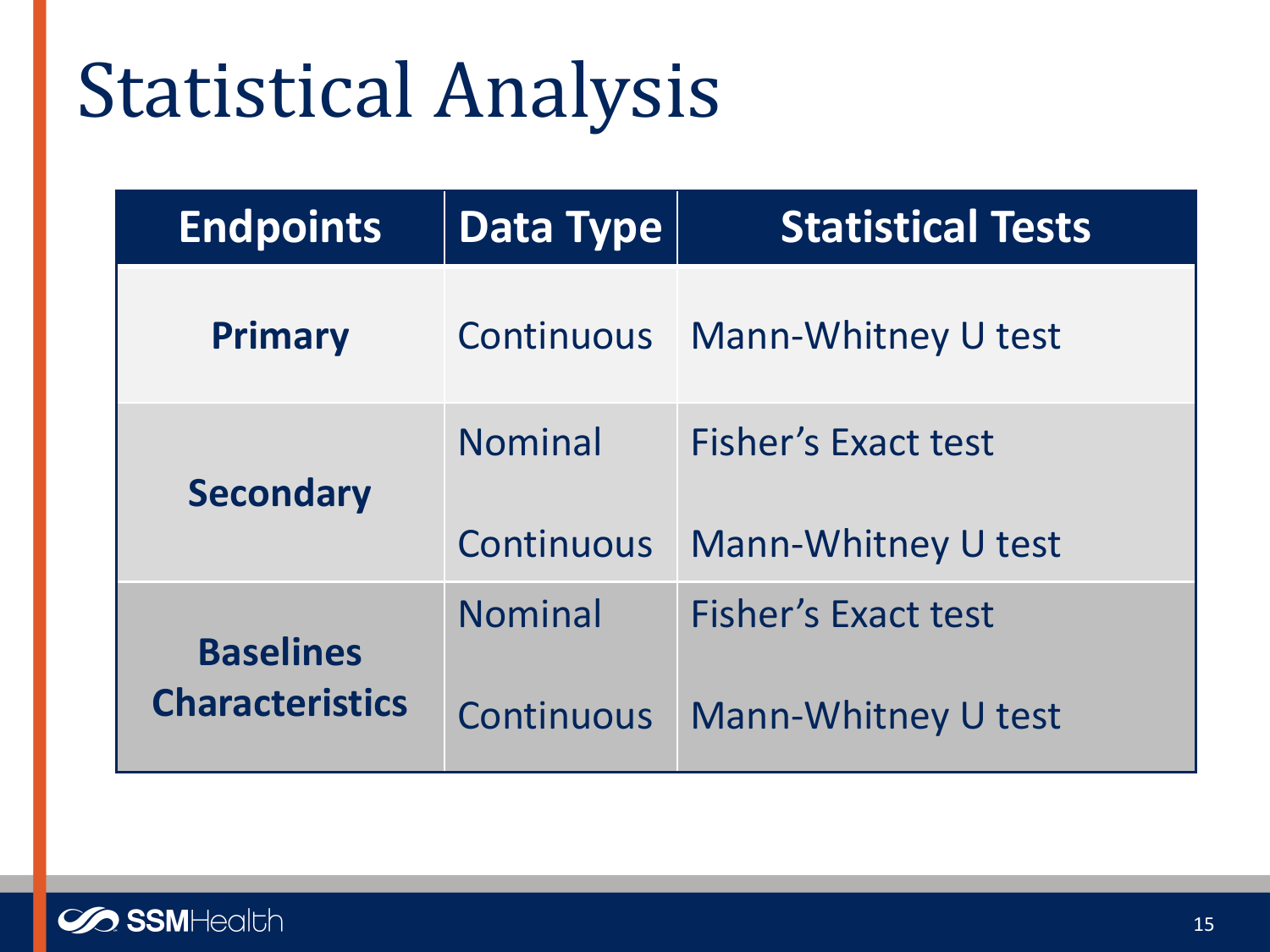## Patient Enrollment

CMM patient visit encounters reviewed for eligibility ( $n = 64$ )

Excluded (n = 3): No PCP visit within 30 days

> CMM patients included in matching  $(n = 61)$

Usual care patients matched 1:1 to CMM patients

> Total of 122 patients included in study analysis

CMM: comprehensive medication management PCP: Primary care provider

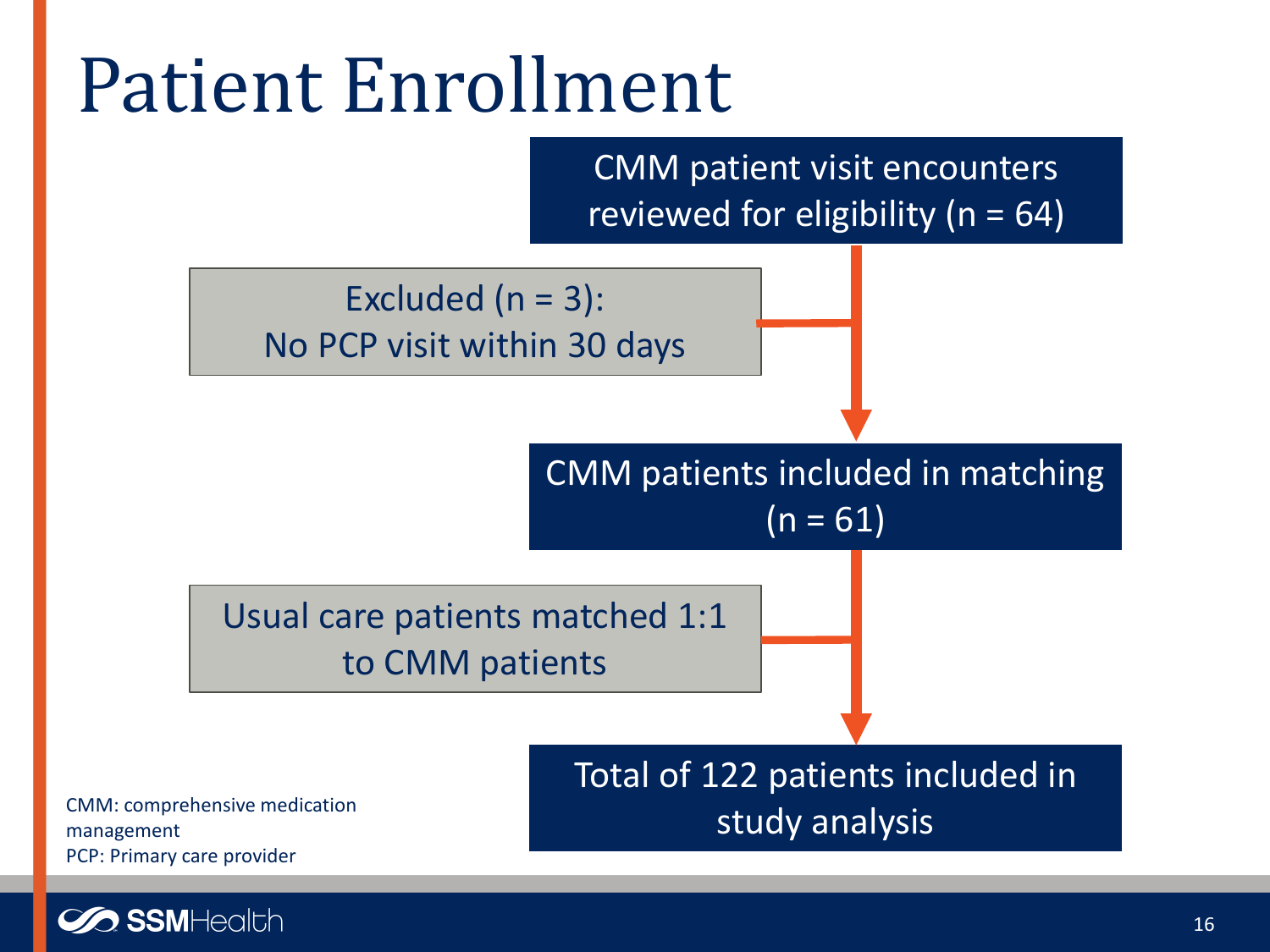## Baseline Characteristics

| <b>Characteristic</b>                           | CMM ( $N = 61$ )     | Usual ( $N = 61$ )     | P-value |
|-------------------------------------------------|----------------------|------------------------|---------|
| Age (years), mean (SD)                          | 69.9 (+10.69)        | $69.8 (+11.74)$        | 0.924   |
| BMI ( $\text{kg/m}^2$ ), median [IQR]           | $30.1$ [26.7 – 37.2] | $32.3$ $[26.1 - 37.1]$ | 0.691   |
| Female, N (%)                                   | 37(60.7)             | 33(54.1)               | 0.464   |
| Baseline number of<br>medications, median [IQR] | $17$ [13 - 20.5]     | $16[14-22]$            | 0.957   |
| <b>BNA score, median [IQR]</b>                  | $12$ [11 - 14]       | $12$ [11 - 14]         | 0.594   |

BMI: body mass index BNA: Basic Needs Assessment

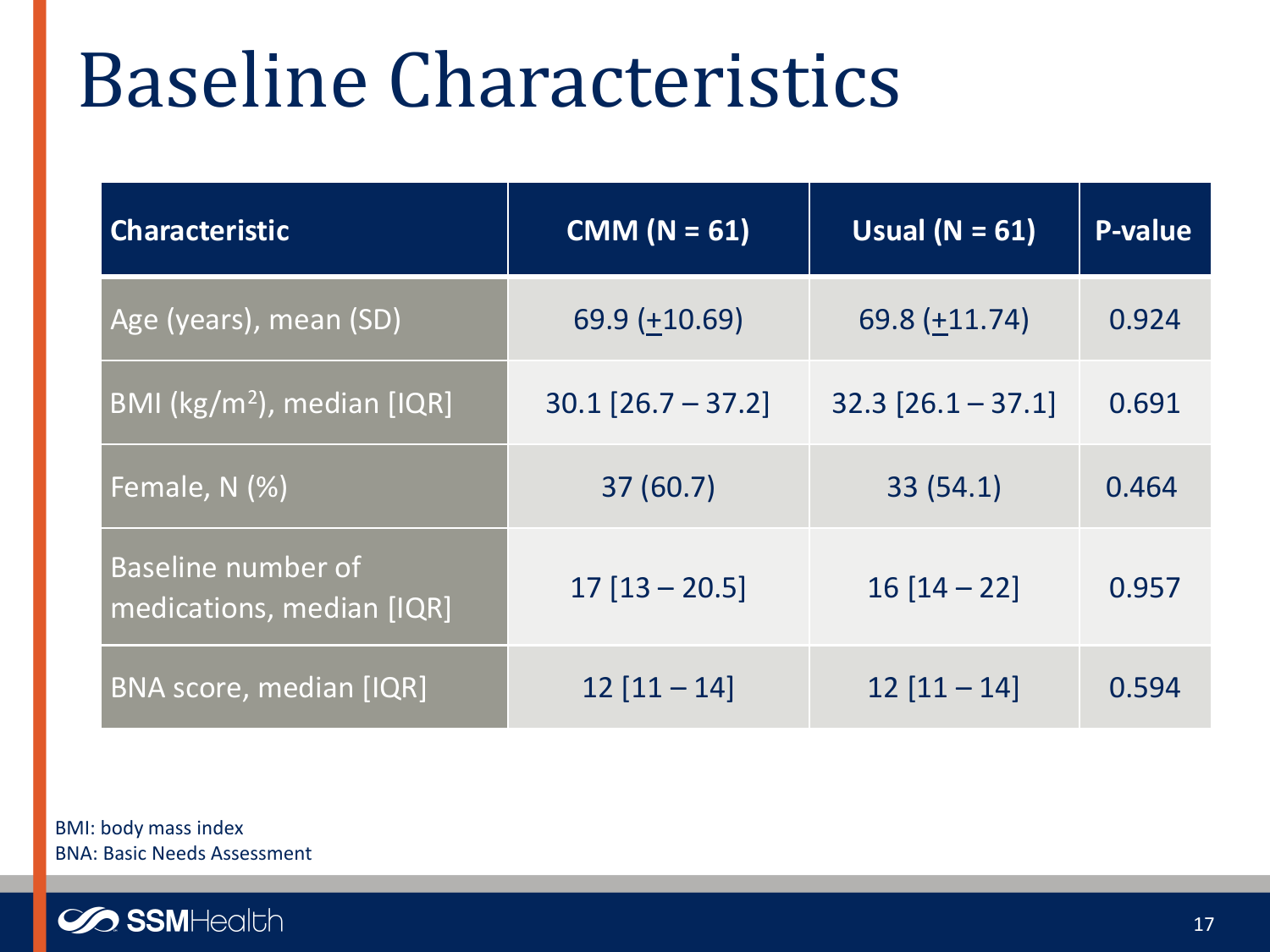## Baseline Characteristics, cont.

| Comorbidity, N (%)                    | CMM ( $N = 61$ ) | Usual ( $N = 61$ ) | P-value      |
|---------------------------------------|------------------|--------------------|--------------|
| Hypertension                          | 46 (75.4)        | 44(72.1)           | 0.832        |
| <b>Dyslipidemia</b>                   | 38(62.3)         | 43 (70.5)          | 0.444        |
| Type II diabetes                      | 36 (59)          | 34 (55.7)          | 0.855        |
| Depression                            | 23(37.7)         | 26(42.6)           | 0.712        |
| Gastroesophageal reflux disorder      | 22(36)           | 25(41)             | 0.711        |
| <b>Obesity</b>                        | 22(36)           | 22(36)             | $\mathbf{1}$ |
| Coronary artery disease               | 22(36)           | 20(32.8)           | 0.849        |
| <b>Osteoarthritis</b>                 | 16(26.2)         | 16(26.2)           | $\mathbf{1}$ |
| Obstructive sleep apnea               | 18 (29.5)        | 18 (29.5)          | $\mathbf{1}$ |
| Chronic obstructive pulmonary disease | 18 (29.5)        | 8(13.1)            | 0.045        |
| Chronic kidney disease                | 14 (22.9)        | 18 (29.5)          | 0.537        |
| Congestive heart failure              | 14 (22.9)        | 13(21.3)           | $\mathbf{1}$ |
| Hypothyroidism                        | 15(24.6)         | 9(14.8)            | 0.255        |
| <b>Rheumatoid arthritis</b>           | 11 (18)          | 2(3.3)             | 0.016        |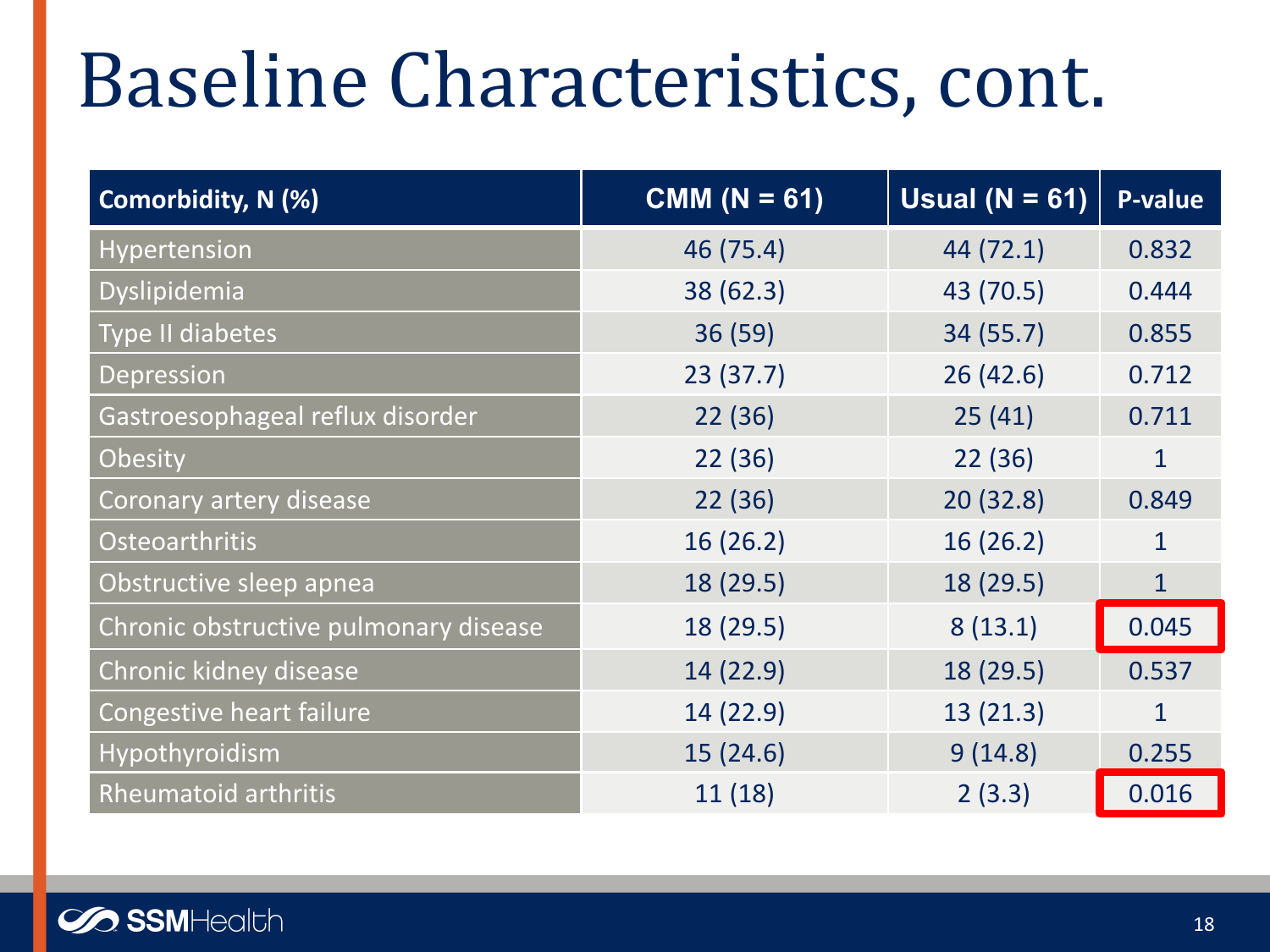## Primary Endpoint

|                                                                                       | <b>CMM</b> | <b>Usual</b> | <b>P-value</b> |
|---------------------------------------------------------------------------------------|------------|--------------|----------------|
| <b>Median number of medication</b><br>therapy problems resolved per<br>patient, [IQR] | $3[2-5]$   | $2[1-3]$     | 0.001          |
| Total number of medication therapy<br>problems resolved                               | 210        | 136          | N/a            |

IQR: interquartile range N/a: not applicable

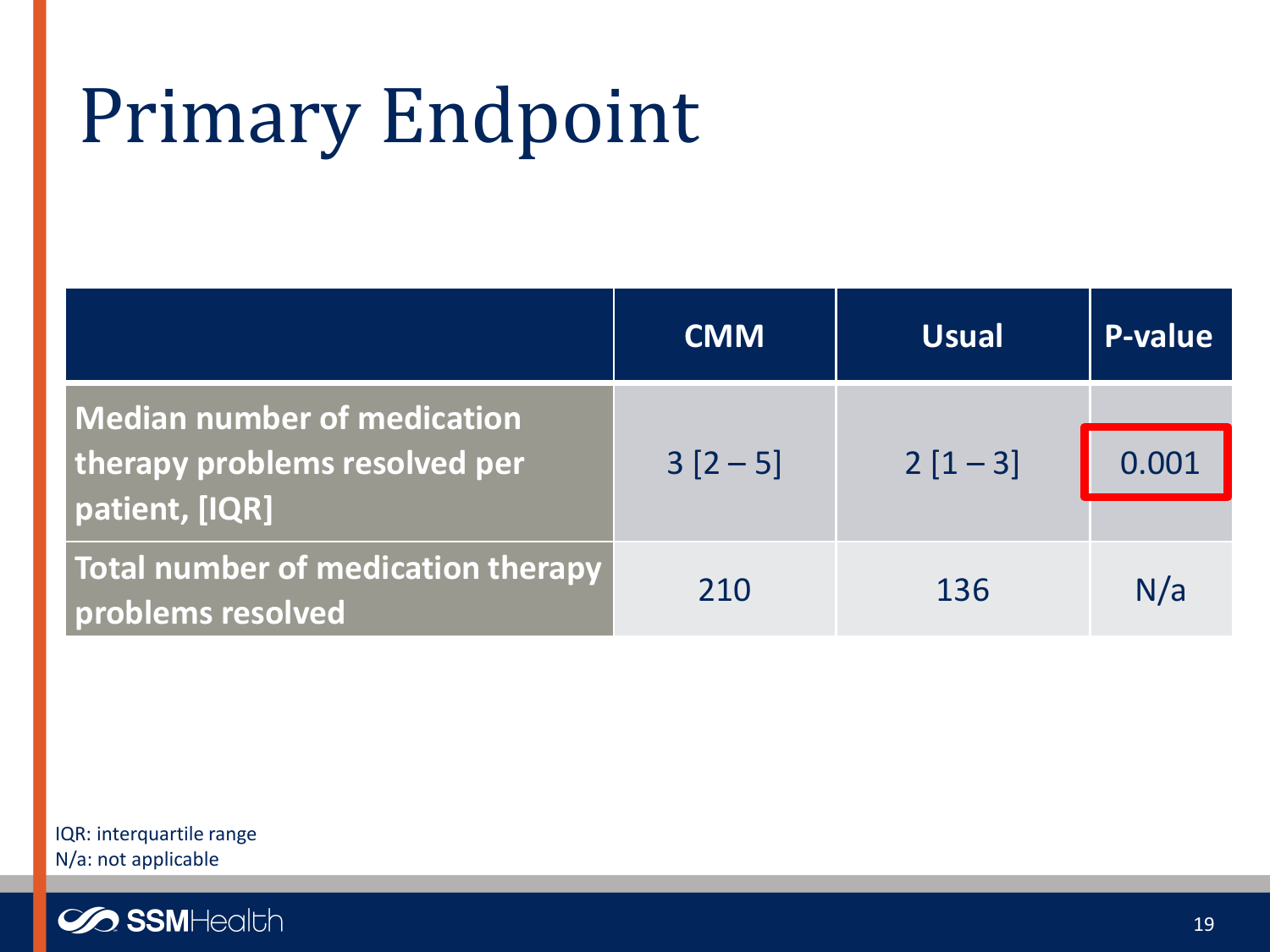## Secondary Endpoints

|                                                                   | <b>CMM</b><br>$(N = 61)$ | <b>Usual</b><br>$(N = 61)$ | <b>P-value</b> |
|-------------------------------------------------------------------|--------------------------|----------------------------|----------------|
| Prevalence of emergency room visits<br>post-index visit, n (%)    | 17(27.8)                 | 16 (26.2)                  | 1              |
| <b>Prevalence of hospitalizations post-</b><br>index visit, n (%) | 12 (19.6)                | 10(16.4)                   | 0.814          |
| <b>Median PQA category resolved per</b><br>patient, [IQR]         |                          |                            |                |
| <b>Efficacy</b><br>$\bullet$                                      | $1[0-2]$                 | $0[0-1]$                   | 0.001          |
| <b>Safety</b>                                                     | $1[0-1]$                 | $0[0-1]$                   | 0.04           |
| Indication<br>$\bullet$                                           | $1 [0 - 2]$              | $1[0-2]$                   | 0.81           |
| Adherence                                                         | $0 [0 - 0]$              | $0 [0 - 0]$                | N/a            |

PQA: Pharmacy Quality Alliance IQR: interquartile range N/a: not applicable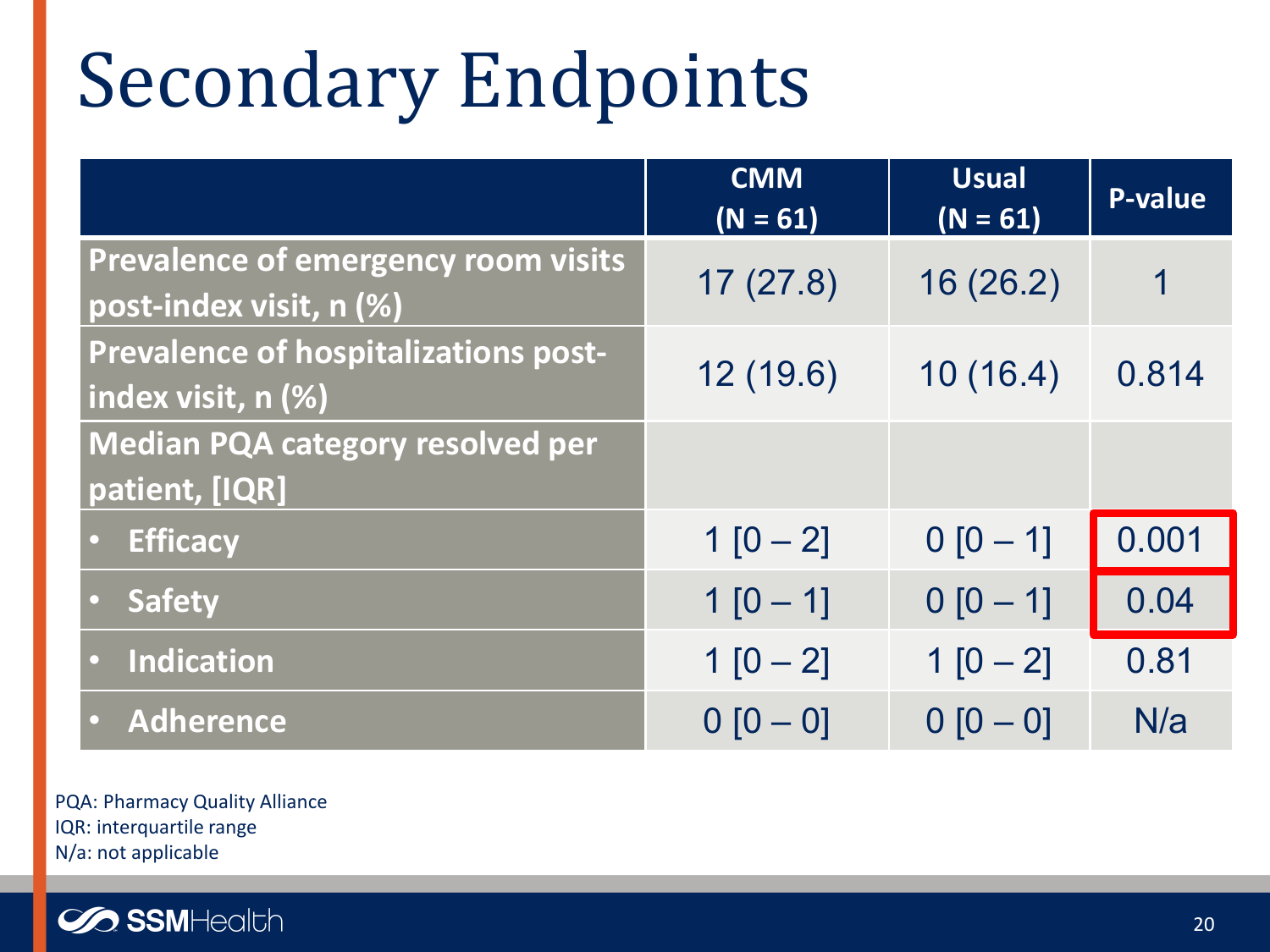#### Interventions per PQA Category



| <b>Number of medication</b><br>therapy problems resolved<br>per category |            |       |
|--------------------------------------------------------------------------|------------|-------|
|                                                                          | <b>CMM</b> | Usual |
| <b>Efficacy</b>                                                          | 95         | 40    |
| Safety                                                                   | 46         | 29    |
| Indication                                                               | 64         | 67    |
| Adherence                                                                | 5          | O     |

PQA: pharmacy quality alliance CMM: comprehensive medication management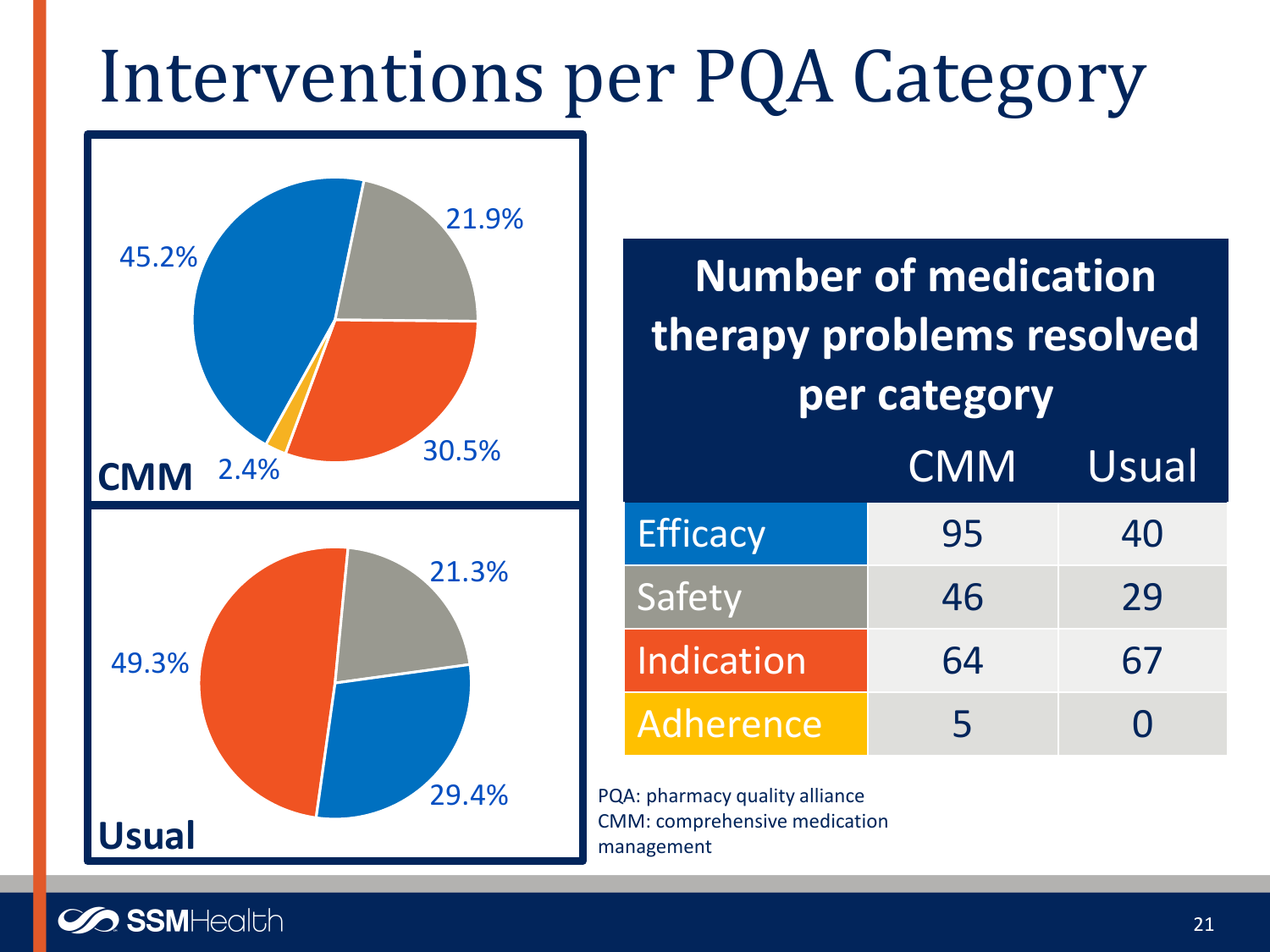## Strengths & Limitations

| <b>Strengths</b>                                                                              | <b>Limitations</b>                                                      |
|-----------------------------------------------------------------------------------------------|-------------------------------------------------------------------------|
| • Use of matching<br>• Utilizing standardized data<br>collection tools<br>• External validity | • Retrospective design<br>• Sample size<br>• Single center study design |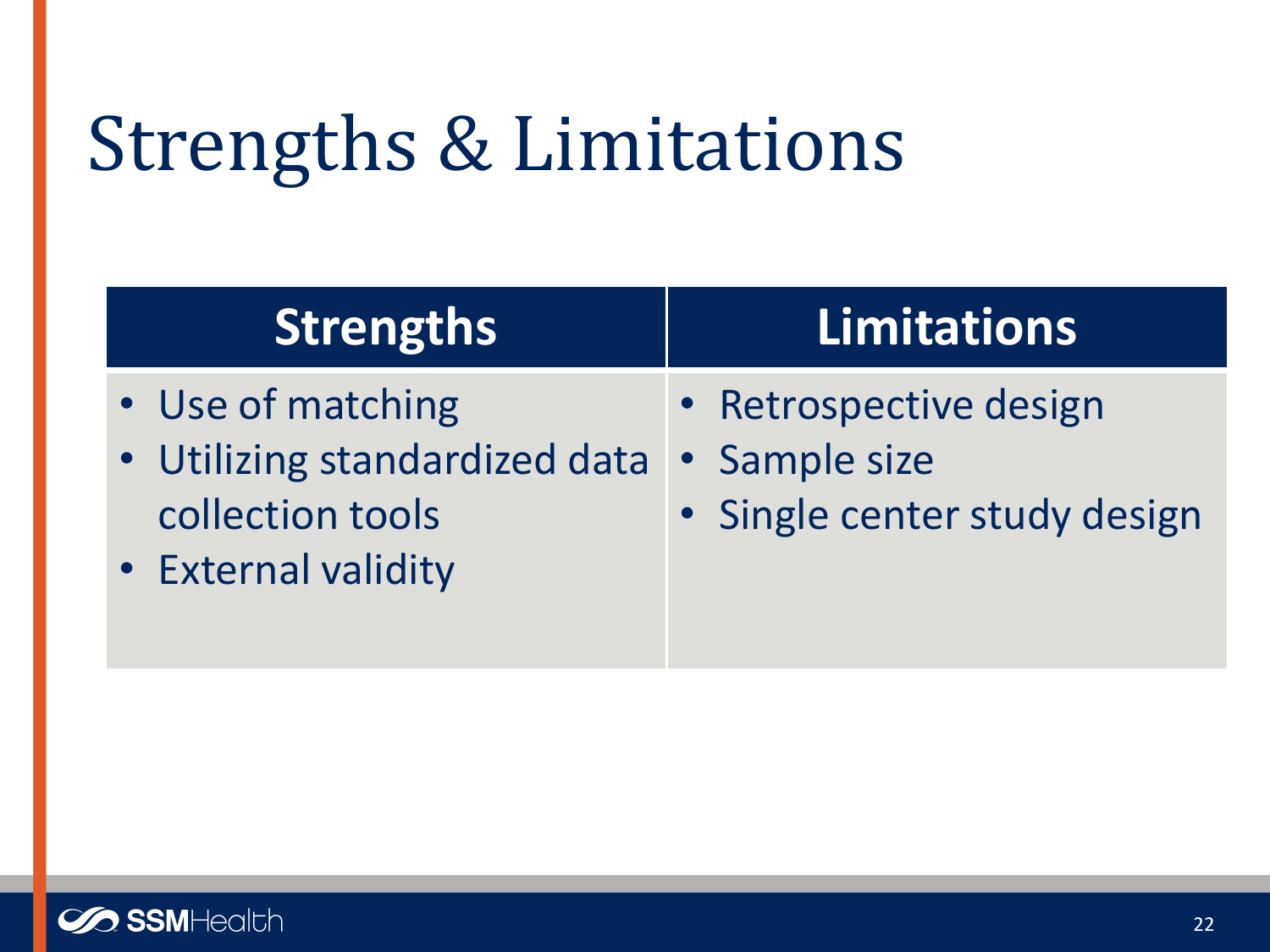## Conclusion

• Incorporation of pharmacist-delivered CMM at this family medicine clinic lead to resolution of more medication therapy problems compared to usual care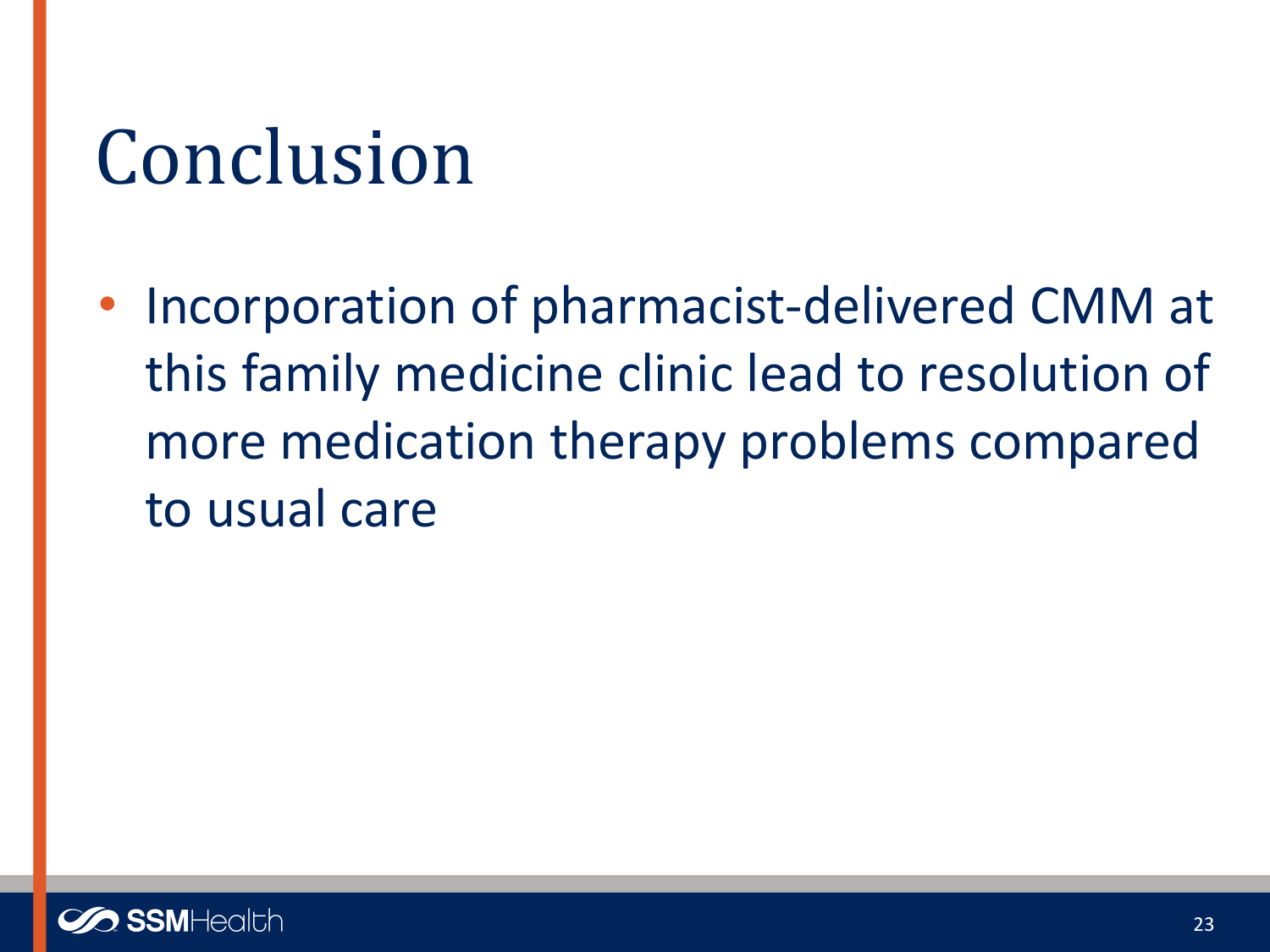#### Future Direction

- Scheduling follow-up CMM visits with patients could lead to measuring clinical outcomes
- Gauge patient satisfaction
- Gauge provider satisfaction